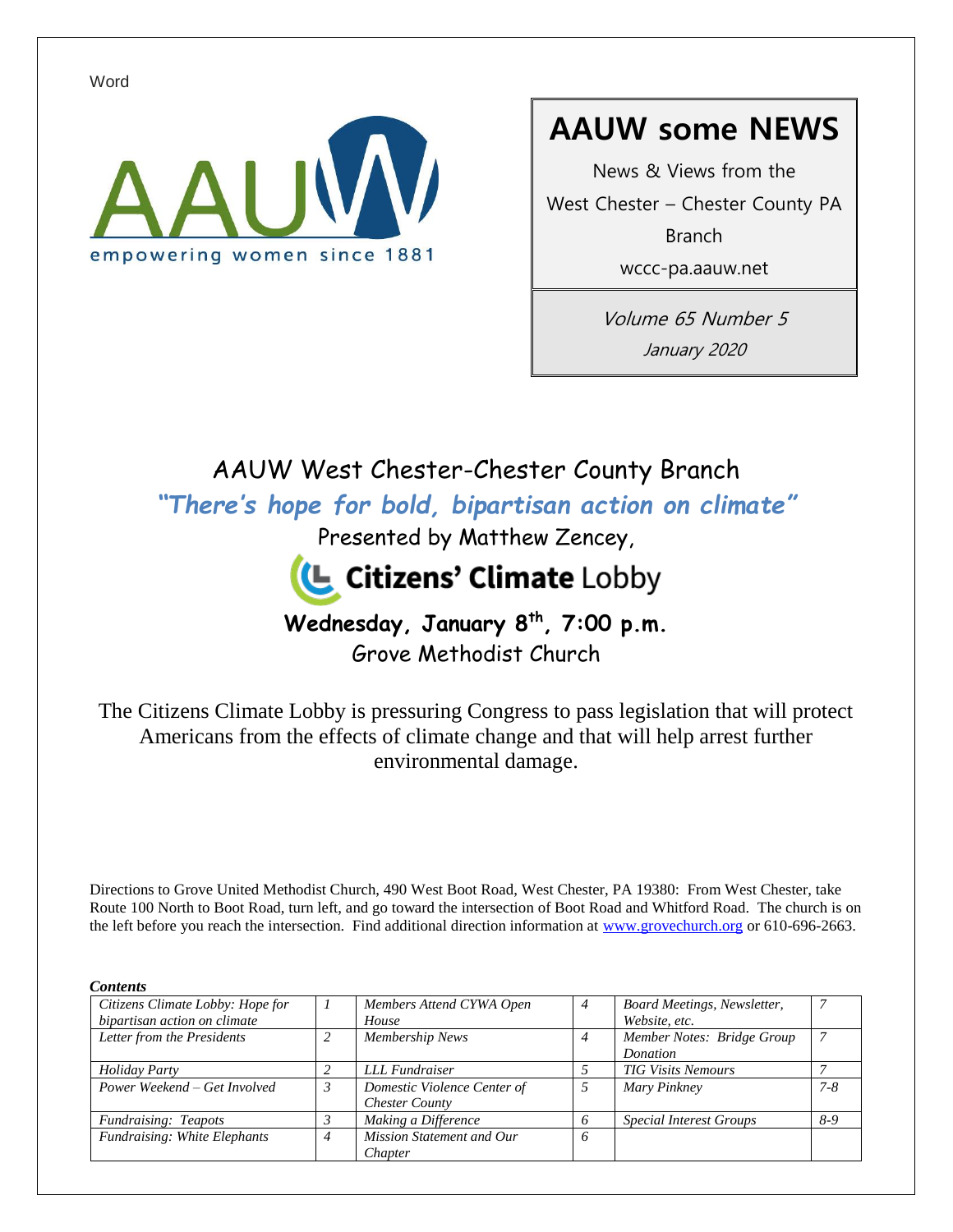# *Letter from the President*

First and foremost, Eva and I wish you a very Happy New Year. I hope you all enjoyed your holiday with friends and family and are ready to leap into 2020! At recent AAUW gatherings, I have had many members comment to me on the positive energy, a spark that can be seen in our many branch activities and accomplishments. We have definitely generated a momentum that is encouraging both veteran and newer members to step up and get involved in many programs and special interest groups. We encourage all our members to build on this energy.

We have a lot planned for 2020 with four excellent programs at our monthly meetings covering a myriad of topics from climate change, understanding issues facing black women and girls in Chester County, new initiative in Chester County for young women focusing on civic education and government and the experiences of women running for office. Add to that our wonderful special interest groups that add new activities monthly. Look for e-mails from the Food Interest Group

(FIG) and Travel Interesst Group (TIG) throughout the coming year.

With that said, we will be tested in the third week in March (see accompanying article) to volunteer to make The Power Weekend one for the books and celebrate our 60<sup>th</sup> Anniversary. With 90 members strong and growing, we will all need to participate in this milestone weekend. I know our branch is up for the task. So don't forget to put March 28 and 29 on your calendars either the old fashioned way or on your phones.

Eva and I look forward to a very busy, enterprising year and look forward to your involvement in all of this year's activities that are planned. You may want to put your sneakers on!

Anne Anderko/Co-President Ekaufmann1@gmail.com January 2020



#### The holidays are the times we set aside our work and relax in the company of friends and family. And so we enjoyed our fabulous club with a party at Ellerslie, the stately home in Crosslands. About forty of our members, some with spouses, attended the lovely event, hosted by Barb Lathroum and Jean Speiser, our Program VPs. The decor was festive and the

# *Holiday Party*

food and drink delicious! Trish Alfano held a raffle for a beautiful gift basket full of items highlighting the 100th anniversary of women's

suffrage, which was generously provided by Fran Pierce, along with some wine and chocolate goodies. The lucky winner was Jane McDowell. We didn't forget



about those less fortunate at this time of year. Members brought gift cards for people in the four homeless shelters. We raised \$315, which, along with the raffle money, will enable us to send each shelter \$100, enough for a small gift for 40 people. Many thanks to Kay Philipps for setting up the event! It was a lovely way to begin the season of good cheer!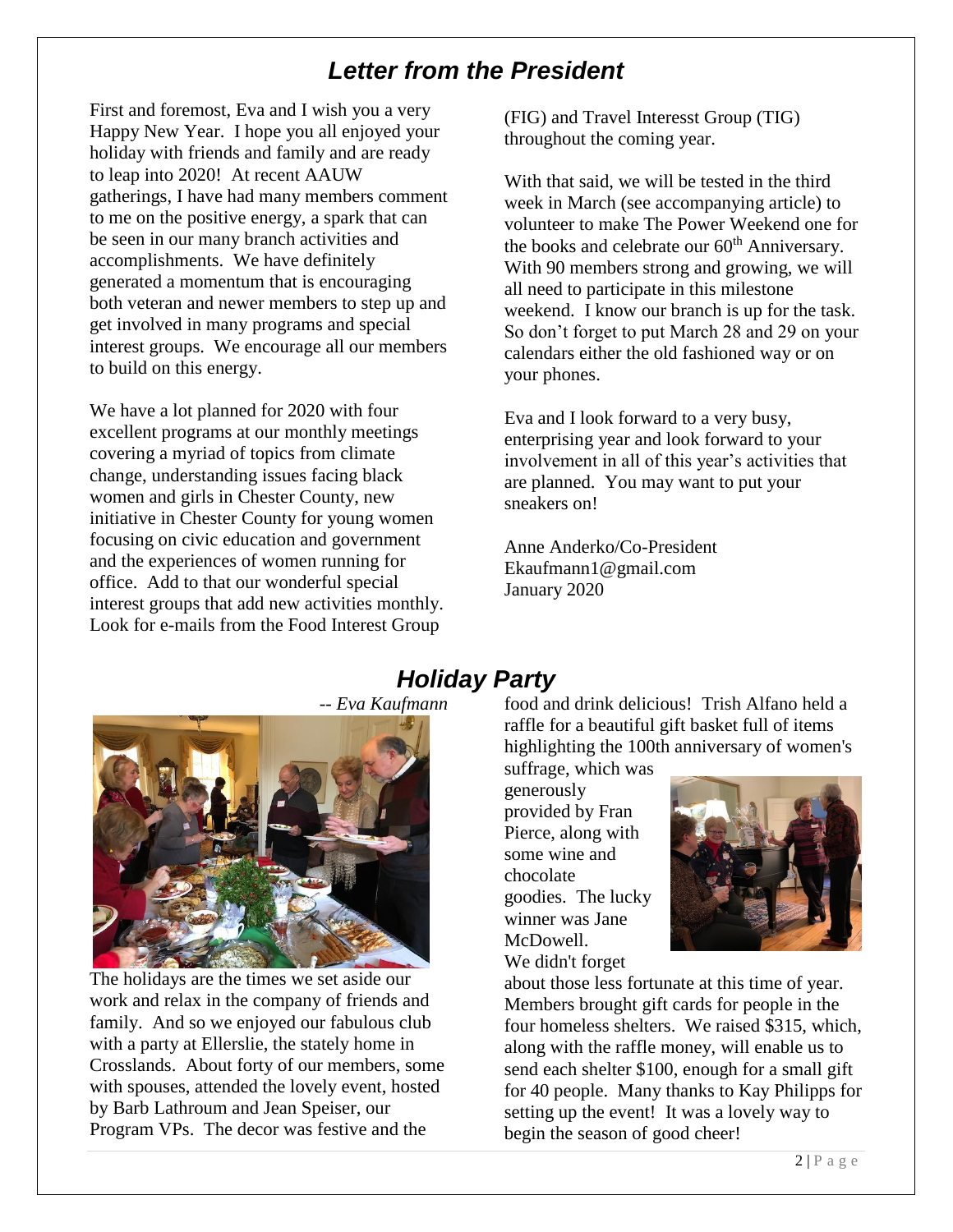# *Power Weekend March 28-29*

#### **Ladies, mark your calendars! The weekend of March 28th and 29th will be the AAUW Power Weekend!**

**Three big events** will occur that weekend:

- 1. GETT
- 2. the Gala for the Domestic Violence Center
- 3. Our celebration of the 60th Anniversary of our branch

#### **GETT (Girls Exploring Tomorrow's**

**Technology**) is a program for girls in grades 4 through 10 in which hands-on activities engage girls in STEM (Science, Technology, Engineering and Math). Last year there more than 900 girls attending, and this year is expected to draw even more. Mary Smith has been engaged in this event since its inception 20 years ago, and our branch has supported the program financially and with volunteers to run activities and help with providing information to parents.

The date is **Saturday, March 28th**, and the program runs from 11:30 a.m. to 4:30 p.m. This year it will be at Great Valley High School in Malvern. We would like to continue our support of this wonderful program with **8- 10 volunteers.**

**The Domestic Violence Center** is one of the four shelters that we are supporting. In lieu of products for the residents there, the director,

Dr. Dolly Wideman-Scott, has asked if we could provide volunteers to help out with their huge annual Gala, which raises funds that the shelter relies on each year. Your Community Outreach Committee has already spent hours on helping with mailings for the event, and in follow-up activities including phone calls and collecting gift baskets for the raffle.

The Gala is another matter: Dolly will need 25 or more volunteers to help out at the Gala on the afternoon and evening of **March 28.** The duties will include setting up tables, checking in the guests, and selling raffle tickets. Our Community Outreach Committee is not large enough to handle all of these jobs, so we will need your help! **We would like to be able to offer 15-20 volunteers for this event.**

Our third event is all fun and no work: **the celebration of our 60th Anniversary as a branch.** You will be receiving information regarding this lovely event, which will be held in a facility at Crosslands in the afternoon of **March 29th.** Please plan to attend what promises to be a wonderful affair!

We are asking that our members volunteer to help with either GETT or the Domestic Violence Center Gala, and that everyone will attend our own wonderful anniversary party! It should be a wonderful POWER WEEKEND!

Eva and Anne

#### *Teapots*



**Fill your teapot reminder**

We started the new "Fill Your Teapot" Campaign by handing out porcelain

"teapot planters" to all members who attended the October/November meetings. You are invited to get rid of your loose change between now and next

# *Fundraising Update*

May. It may seem like an insignificant amount to you, but when we combine the contents of all the donations, we'll have a nice sum which will be donated to the 4 shelters we are sponsoring this year. At our May 13, 2020 banquet you will turn in your donation and your decorated teapot and we will have a contest for the most creative teapots. Teapots will be available again at the January meeting or you may also contact the Fundraising Co-chairs: Trish Alfano & Marie Knox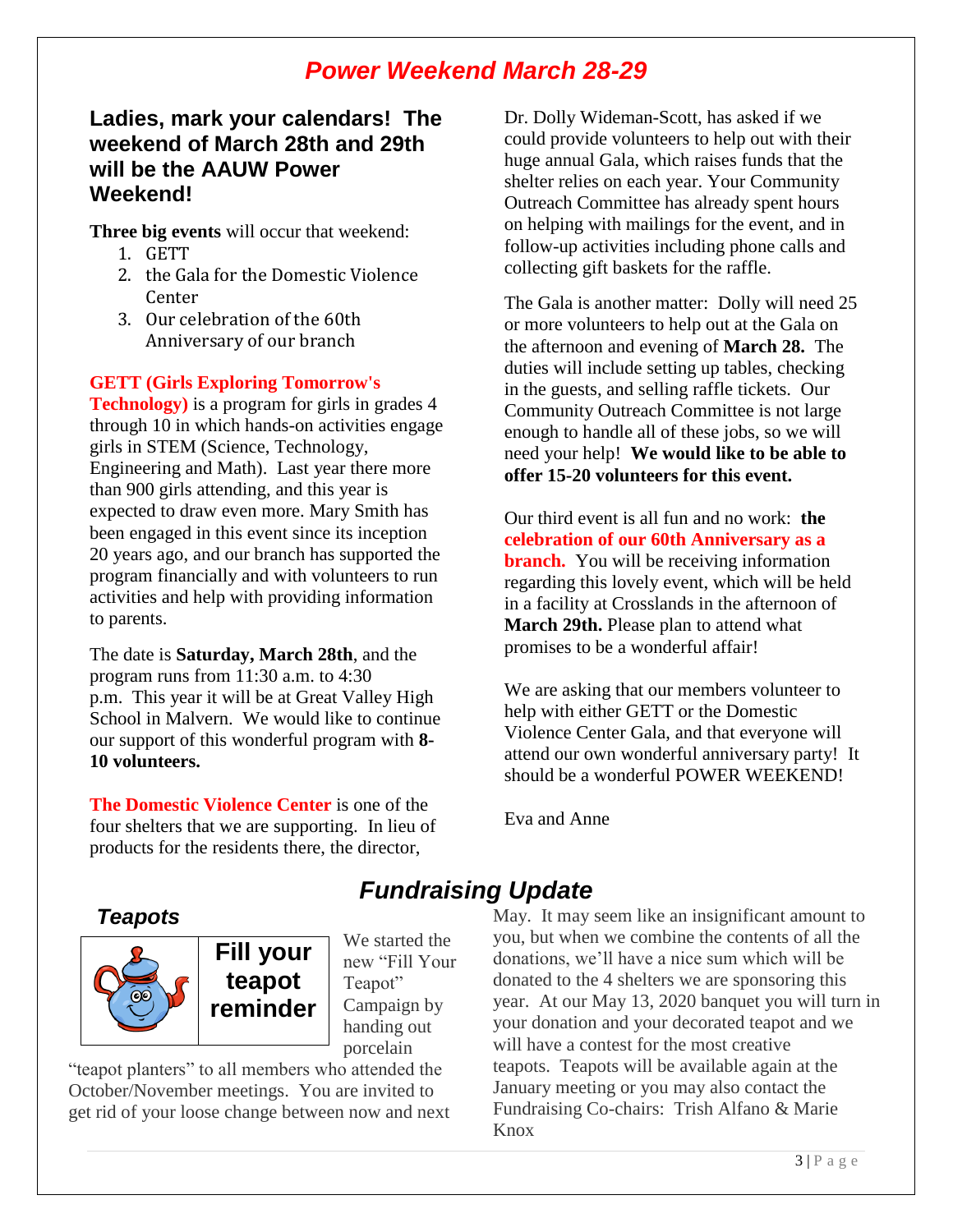#### *Fundraising (continued): White Elephant Raffle Items Wanted*

At our Annual Brunch in February 2020, we will be adding a FUN-raiser activity. We are seeking donations of "White Elephant" items that will be raffled off during the Brunch. These items should be something you have around the house that you no longer need but think others might enjoy. The item must be small enough to be displayed on an 8 1/2" x 11" piece of paper. (Examples: costume jewelry, ceramic bowls, knick-knacks, candle holders, a small present you would like to re-gift, etc.) If you have an item you would like to donate, please contact us and if possible, bring the item to the January monthly meeting (or let us know what you will be bringing to the brunch so we are able to have the spaces set up).

Thank you for supporting AAUW programs. Trish Alfano & Marie Knox BA1004@comcast.net

## *Membership News*

*-- Patricia Schultz & Susan Skiles* **Membership** - Patricia Schultz & Susan Skiles Wow! We now have 90 paid members with several more we've contacted! Our goal for the next year is  $100$  members in honor of the  $100<sup>th</sup>$ year of the suffragettes who won the right to vote for women in 1920! Only 13 to go!

#### *January PMP Thursday, January 23rd, 6-8 PM*

The January PMP is scheduled at home of Susan Skiles 1033 N. New Street, West Chester. We are treating everyone to Dessert Delites! Watch your email for the invite. We hope that each of you will talk to your friends about our branch. Bring someone to a meeting as a guest & let them meet our group. Invite a friend to attend a special interest group with you, it's a more intimate way to get to know us.

Feel free to contact either of us with any questions. Patricia:610-436-9752 pls@patriciaschultz.com Susan: 610-431-4278 whimziecieux@gmail.com

# *Members Attend CYWA Open House*

*-- Peggy Staarman*

Several AAUW members attended the "Rebirth Open House of the Community Youth and Women's Alliance" on December 12. This organization is one of the four partners of Decade to Doorways that our Branch is supporting through our Gateway to Equity Award. Mimi Jones, Elaine Burgess, and Peggy Staarman enjoyed talking with Debbie Bookman, the Vice-President and Treasurer of the Board of CYWA and the Prothonotary-Elect of Chester County.



*Elaine Burgess, Mimi Jones, Debbie Bookman, and Peggy Staarman visit at open house to CYWA.*

The CYWA provided a lunch for the attendees before a program that featured presentations about CYWA's Shelter, Family Center, and Samara House, a treatment facility in Coatesville that specializes in heroin addiction. Samara House tries to meet the needs of mothers and their children by promoting ways to build a healthy family. Our branch strongly supports the CYWA that serves women and their children who seek help because of poverty, abandonment, abuse, mental health, and addiction challenges.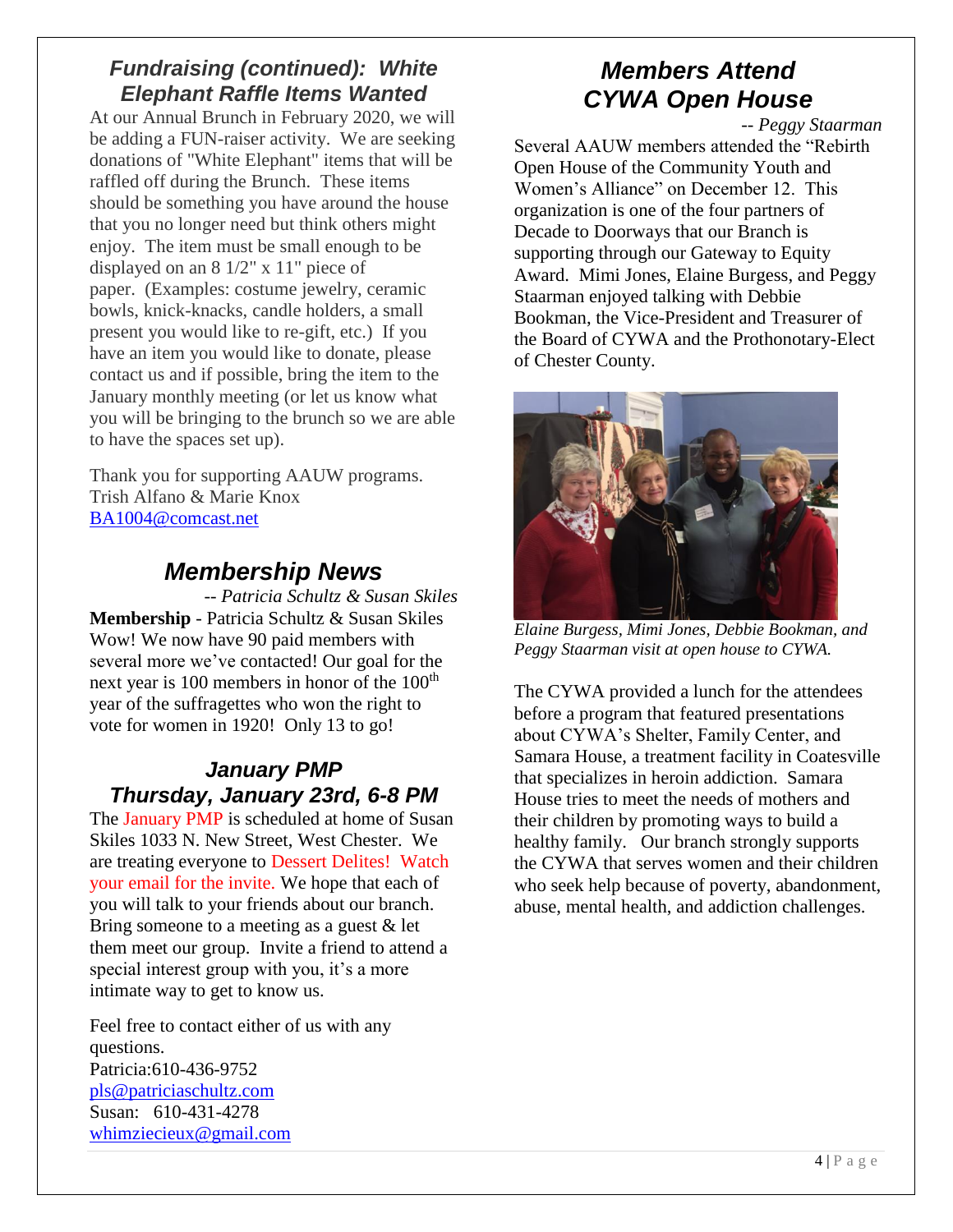# *AAUW Volunteers Help at LLL Fundraiser*

*-- Peggy Staarman* Barnes and Noble in the Main Street Shopping complex provided free gift- wrapping for purchased items to help local community organizations raise funds. The Laundromat Library League participated in this fundraising activity on Sunday, December 22. Marie Knox, Trish Alfano, Pat Schultz, Suzy DeGeorge, Sarah Caspar, Jean Speiser, Pat Bove, Yvonne Heckman, Toni Gorkin, and Peggy Staarman volunteered along with some LLL members and friends and relatives of Peggy to wrap items at different times during the entire day. Jessica Moyer, who baked our beautiful  $60<sup>th</sup>$  anniversary cake and attended our November meeting, also helped.

A sum of \$328 was donated by Barnes and Noble customers in appreciation for the giftwrapping service and for the mission of the LLL. This money will enable the LLL to purchase children's books in Spanish and those that feature minority characters. The Laundromat Library League thanks these volunteers who have aided in the LLL effort to promote literacy. The LLL thinks all children should have their own books to advance reading skills, to learn about their world, and to become responsible citizens.



# *Domestic Violence Center of Chester County*

*-- Peggy Staarman*

The Domestic Violence Center is one of the four partners of Decade to Doorways, our Gateway to Equity Award winner. Mimi Jones, Jean Speiser, Lyn Eaton, and Peggy Staarman volunteered on December 17 and 18 to make follow-up reminder calls to businesses that expressed interest in donating goods and services to the DVC fundraiser that will be held on March 28, 2020.

The Domestic Violence Center has requested help from our branch members to promote, prepare, and serve at this major fundraiser that will be held in Phoenixville. More follow-up calling, preparation and mailing of invitations, the silent auction basket set-up, and preparations of name tags are just some of the necessary jobs. If you would like to volunteer some days between January and March, please contact Eva Kaufmann, Cathy Palmquist, Mimi Jones, or Peggy Staarman.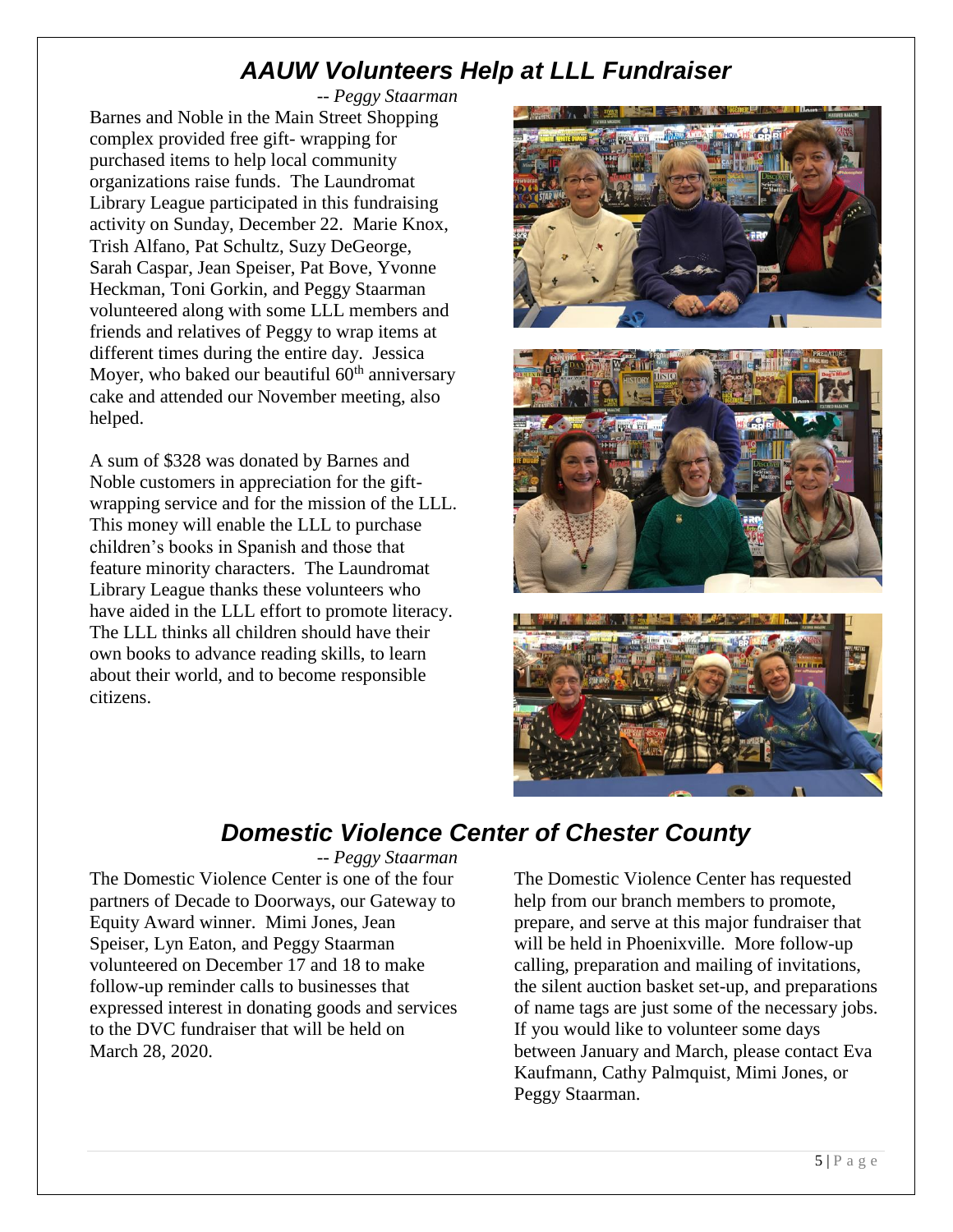# **Making a difference! Watch this space!**

#### • **March 28th and 29th AAUW Power Weekend (see related article above):**

**Help with GETT**: 8-10 volunteers needed Saturday, **March 28th** from 11:30 a.m. to 4:30 to run activities and help with providing information to parents. Contact Mary Smith.

**Gala for the Domestic Violence:** 15-20 volunteers to help out at the Gala on the afternoon and evening of **March 28.**  Also help is needed to prepare. If you would like to volunteer some days between January and March, please contact Eva Kaufmann, Cathy Palmquist, Mimi Jones, or Peggy Staarman.

#### • **West Chester Food Cupboard**:

We continue to encourage members to volunteer at the West Chester Food Cupboard at 431 S. Bolmar Street on the last Monday of each month from 6:30 to 7:30. Volunteers are needed to complete tasks like stocking shelves, bagging produce, separating large items into smaller

containers, or doing whatever is needed. Our volunteer number increased a bit last month, but additional volunteers are always welcome. Members who are interested in volunteering or who would like more information about this truly worthwhile cause should contact Jean Shervais at jshervais@verizon.net or call 610-431-9066.

#### • **Community Warehouse Project of Chester County (CWP)**

Founded by the Rotary Club of West Chester, this 501c3 organization's mission, "Helping Us Turn Empty Houses into Homes" works with individuals and/or families coming out of a shelter program, suffering from poverty or other hardship who are unable to afford new or used furniture. CWP collects and redistributes donated furniture and household items to needy folks in the county. The CWP is located in Downingtown, and drop-off day is the  $3<sup>rd</sup>$ Saturday of each month. For further information about donating items or funds, directions to CWP or volunteering, **call 484- 473-4360**. To have someone come to your home and advise you on items, contact Jeannie McGinn, 484-343-4577. NOTE: Bed frames are **always** needed.

#### *AAUW Mission Statement: To advance gender equity for women and girls through research, education, and advocacy.*

| Our Chapter - 2019-2020:                     |                                                                         |  |                                  |                                                         |  |
|----------------------------------------------|-------------------------------------------------------------------------|--|----------------------------------|---------------------------------------------------------|--|
| Toni Gorkin<br>610-363-7627                  | Newsletter Editor<br>tgorkin@comcast.net                                |  | Patricia Schultz<br>610-436-9752 | Membership Co-Vice President<br>pls@patriciaschultz.com |  |
| Newsletter email                             | tgorkin@comcast.net                                                     |  | <b>Susan Skiles</b>              | Membership Co-Vice President                            |  |
| Eva Kaufmann                                 | <b>Branch Co-President</b>                                              |  | 610-431-4278                     | whimziecieux@gmail.com                                  |  |
| 610-793-3809<br>Anne Anderko<br>484-885-4943 | ekaufmann1@gmail.com<br><b>Branch Co-President</b><br>ananderko@msn.com |  | <b>Pat Rove</b><br>610-692-2742  | Co-Secretary<br>pmbove@aol.com                          |  |
| Barbara Lathroum                             | <b>Co-Vice President for Program</b>                                    |  | <b>Carol Haaf</b>                | Co-Secretary                                            |  |
| 610-321-9783                                 | blathroum@gmail.com                                                     |  | 610-299-8801                     | carolahaaf@verizon.net                                  |  |
| Jean Speiser                                 | Co-Vice President for Program                                           |  | <b>Susan DeGeorge</b>            | <b>Financial Officer</b>                                |  |
| 610-738-3363                                 | jeansp@gmail.com                                                        |  |                                  | suzydegeorge@yahoo.com                                  |  |
|                                              |                                                                         |  | <b>Branch Website</b>            | wccc-pa.aauw.net                                        |  |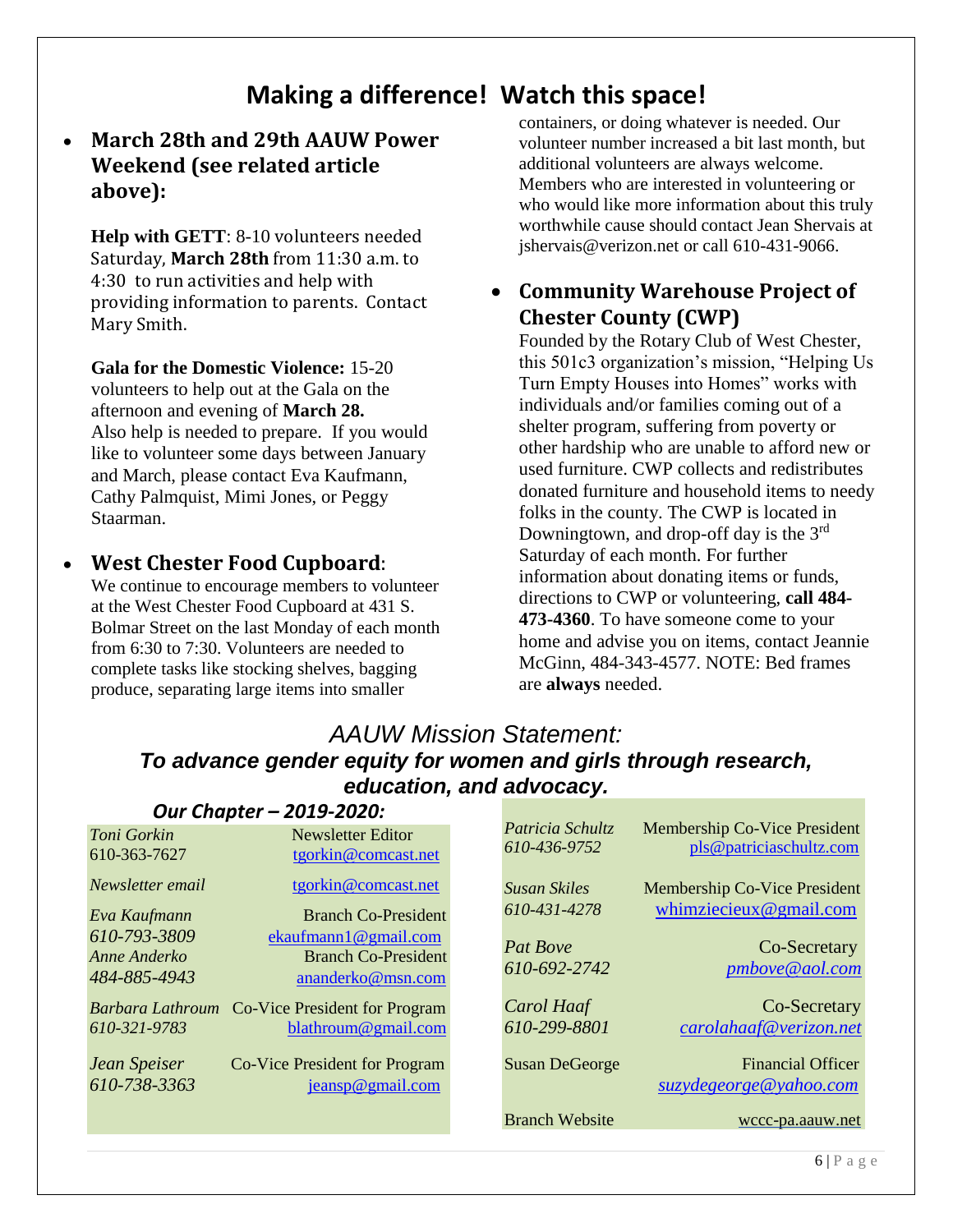#### *Newsletter*

The newsletter is published by the first of each month. The deadline for submissions is the  $10<sup>th</sup>$  of the month. Please send emails to tgorkin@comcast.net. Thank you to everyone who contributes to these issues; it can't be done without you! *-- Toni Gorkin*

#### *Facebook Page*

Don't forget to check our Facebook Page. It's **AAUW Chester County PA**. Thank you to Alice Lenthe for getting it up and running.

## *Chapter Web Page*

Thank you to Sandy Alexander for updating the chapter Web Page at https://wccc-pa.aauw.net/.

NOTE: Be sure to share your photos with Sandy to keep the content fresh and inviting!

### **Trifold Brochure**

The trifold brochure that describes our chapter has been updated and has been printed. It's a good tool to use when exploring interest with potential new members.

#### **Board Meetings**

Board meetings are held on the first Wednesday of the month at Board members' homes. The next board meeting will be THURSDAY JANUARY 2, 2020, at the home of Cathy Palmquist, at 7:00 p.m. All members are welcome to attend Board meetings.

# *Member News and Involvement / Items of Interest*

#### **Bridge Group Donates to Scholarship**

Kay Philipps reports that since the beginning of 2019, the social duplicate group donated \$225.00 to the Alice Lawson Scholarship Foundation.

### **TIG Visits Nemours Estate**



Mary Marco reports the Travel Interest Group visited the Nemours Estate in Wilmington on Tuesday, December 17th. We had a really great turnout (two people are not pictured ) and a fun day. Lunch was at the Harvest Grill in Glen Mills.

#### **Mary Pinkney**

Mary Pinkney, a long-time member of our branch, passed away on Monday, December 9th. The Memorial Service for Mary will be held on Saturday, January 11.2020 at 2:00 pm in the William Penn Lounge at Crosslands main building.

Last spring we were happy to celebrate Mary's 105th birthday. For more about Mary's life, please read the article in our March 2019 newsletter."

Mary was born in 1914 in Louisville Nebraska, attended Central High School in Omaha, then the University of Nebraska in Lincoln. She transferred to University of Illinois to study City Planning. There she was taught chemistry by her future husband, Paul Pinkney. After their marriage, they moved to Wilmington DE where he did research at the DuPont Experimental Station, eventually moving to DuPont facilities in Niagara Falls NY and Memphis TN. After their three children were grown, Mary earned a graduate degree in English Literature from the University of Buffalo before Paul was transferred back to Wilmington. They moved to Westtown PA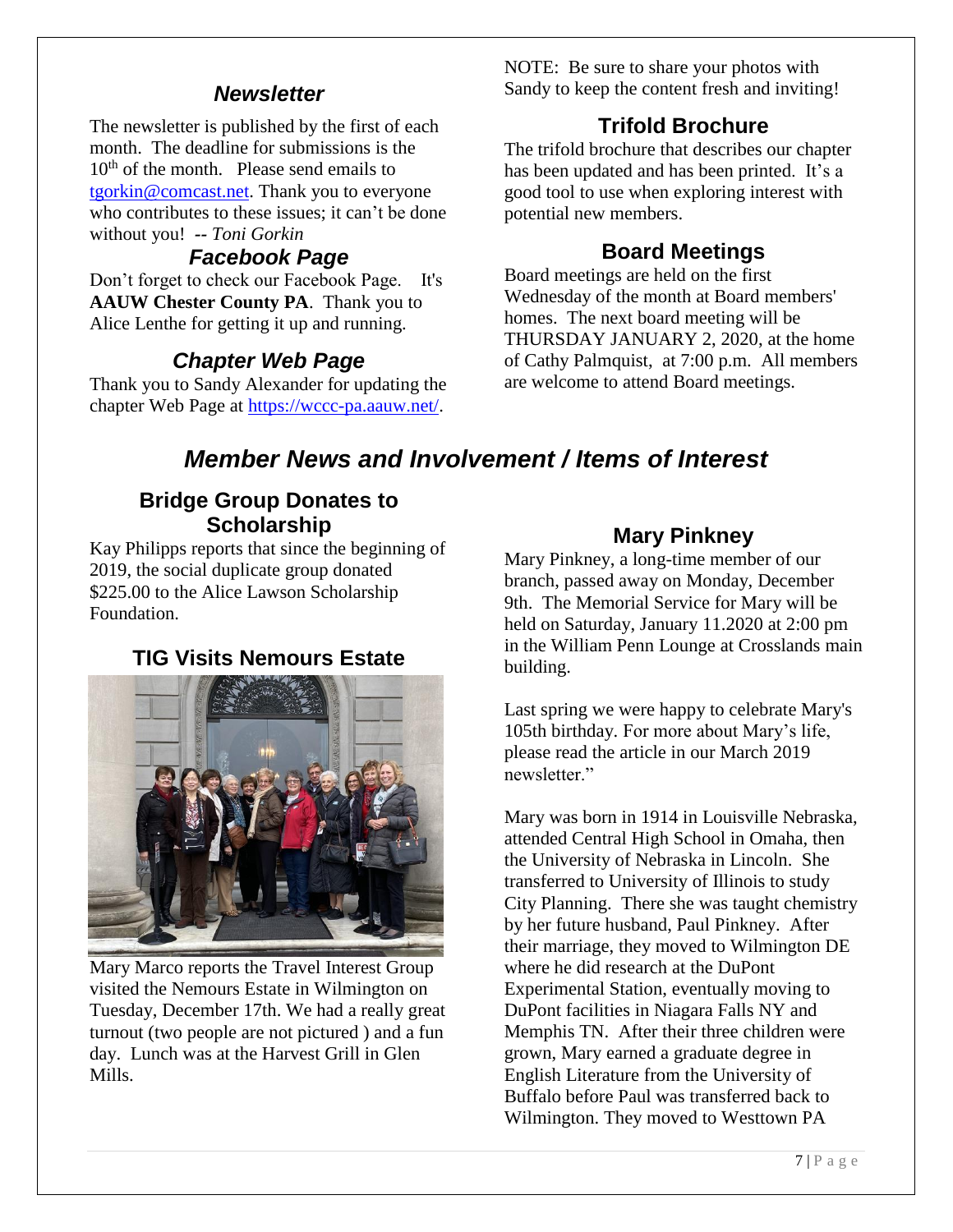around 1965, and Mary taught English at both high school and college levels. Mary and her **Mary Pinkney (continued)**

husband learned and taught windsurfing. They

traveled together to many Windsurfer World Championships, and in 1981 in Japan, Mary won first place in the Women's Master Class in the Windsurfer World Championships in Japan in her 60s.

Mary was an AAUW member of this branch since 1968. She was very active in AAUW, as well as in the community, advancing equity for

women through advocacy, education, philanthropy and research. She wrote biographies of West Chester area women of note for "*Pennsylvania Women in History, Our Hidden Heritage*," published in 1983 by the Pennsylvania Division of AAUW. Her branch activities earned her an Outstanding Woman award, and she was twice recognized with a Named Gift to the AAUW Educational Foundation.

# **Special Interest Groups**

#### **Women's Social Bridge**

The AAUW Chester County-West Chester



Branch Women's Social Bridge meets once a month at 1 pm for two to three hours of friendly bridge. We play contract bridge and change partners after 6 hands.

We meet at a member's home; locations are sent in e-mail reminders each month. All are welcome! To have your name added to the email list, contact Sandy Alexander at

frau.salexander@gmail.com .

The dates for 2019-2020 are:

January 17 February 21 March 20 April 17 May 15 June 19 July 17

### **Couples Bridge**

A chair is needed. Please contact one of the presidents if interested.

## **Mah Jongg**

For anyone interested in joining the Mah Jongg group, contact Jennifer Schultz at attorneyjenn@gmail.com for details. Newcomers are welcome - we can teach you how to play.

# **FIG (Food Interest Group)**

This group dines around either at a member's home or at a restaurant. The group usually meets on a Saturday for dinner or Sunday for

brunch or dinner on a monthly or bi-monthly basis. Couples (unless otherwise specified) and singles, as well as new members, are welcome. **Next event: Sunday, January 26, 5:00 PM** – A Mexican themed dinner, hosted by Carol and Dane Zabriskie. FIG members will receive invitations by email. For more information or to join the group, contact Donna Eaves, FIG chair, at 610-692-5277 or deaves@live.com. We are also looking for members who would like to host or plan a meal at a restaurant in the upcoming months. Please contact Donna if you are interested.

#### **Book Groups:**

*AAUW branches are known for their book groups, and membership in a group often encourages continuing membership. The West Chester-Chester County Branch currently has two book discussion groups meeting in the day and in the evening at different times of the month.* 

## **LIT I: Daytime Literature Group**

Fiction & Nonfiction Lit I Book Group meets at 1:00 pm on the third Monday of the month. For the **January 20** meeting the group will read *State of Wonder*, by Anne Patchett. The meeting will be at the home of Pat Bove and Eva Kaufmann will lead the discussion. Any questions? Contact Janet Kane: jfentonkane@gmail.com or 610-399-1149.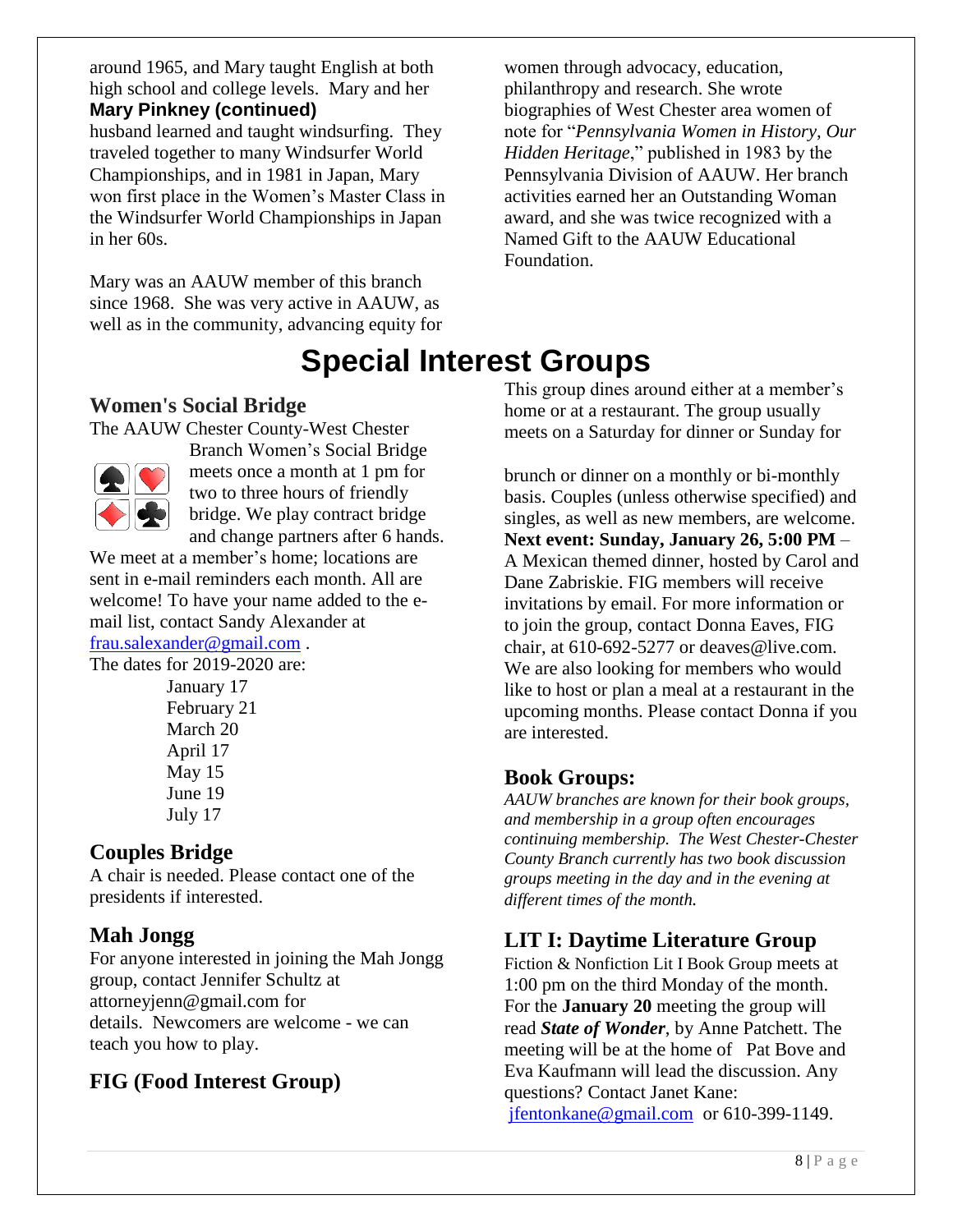#### **LIT II: Evening Literature Fiction & Nonfiction Book Group**

Lit Group II welcomes new members. Please get in touch with Jean Speiser (*JeanSp@Gmail.com*) for more details. Lit Group II will meet January 15 at the home of Fran Baliotti to discuss *Empty Mansions*, by Bill Dedman. Fran Pierce will lead the discussion.

#### **Great Decisions**

We work with a book produced by the Foreign Policy Association called *Great Decisions* (cost \$30 ). It contains 8 topics and questions for discussion. Some topics this year include China's geopolitics, Turkey, and Global Health Issues. One person leads and all look for additional material. We meet at the West Chester Diner at 2:00 pm and generally spend approx. 2 hours. The first half hour is social. We usually meet on the second Monday in the month, but since we are a very small group we can be flexible. We would welcome new members. For information contact Jacky Page at 610-359-9887 or jacquelinepage9@gmail.com

### **TIG (Travel Interest Group)**

The Travel Interest Group is composed of members and their guests who like to go to interesting places and often enjoy a meal together before or after. We usually do something 7 or 8 times a year. Please contact Sandy Alexander

(frau.salexander@gmail.com), Mary Marco (Mary.m.marco@gmail.com), or Jane Mc Dowell (jlmcdowell@gmail.com) if you want to be on the list for future events. Being on the list does not obligate you to attend any trips.

Anyone is welcome to coordinate an event or trip they are interested in.

#### **Stitchers Group**

The "Stitchers" meet the first Friday of each month at 10AM. We're meeting at the home of Carol Zabriskie on January 3rd. In connection with the 4 shelters that we are sponsoring this year we have discussed making hats or scarves for the homeless. I have an easy crochet pattern for both & Carol Zabriskie will help with those who knit. If you wish to make blankets or afghans for children that's fine too. We bring our stitching projects to work on as we chat. We welcome your skills, whatever they may be. Please join us, it's an enjoyable morning. Watch your email for a reminder.

#### **Walkers Group**

The group meets on Tuesdays at the Trestle Bridge Trail (officially the Brandywine Meadows Trail) off Rt. 322 near Downingtown. Parking is in the lot near the Trestle Bridge. They leave promptly at 9 A.M. You can walk as fast and as far as you would like. Expect lots of talking and laughter. No emails will go out; just show up and be ready to shove off at 9:00 A.M.Contact Phyllis Dunn at *dunn.phyllis@gmail.com* to be added to the email contact list.